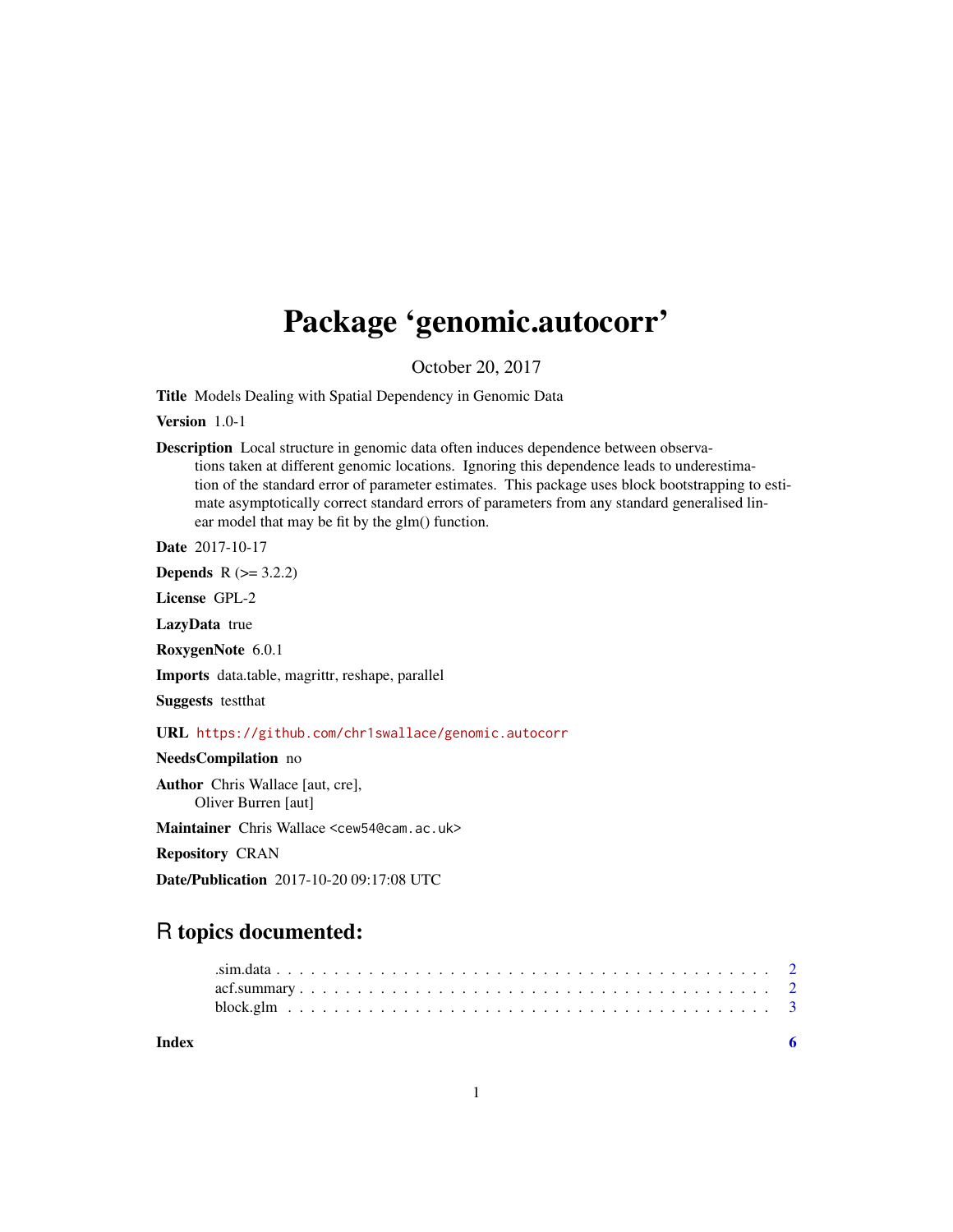<span id="page-1-0"></span>

#### Description

internal function to simulate data for examples

#### Usage

 $\sin \theta$ .sim.data(n = 500, m = 10, beta = 0.2)

#### Arguments

|      | number of independent observations                                    |
|------|-----------------------------------------------------------------------|
| m    | group size - number of times each independent observation is repeated |
| beta | $Y1 \sim N$ beta * X, 1)                                              |

#### Value

data.table with Chr (always 1, possibly needed for bootstrap), x (explanatory variable), y1 (response variable related to x), y0 (response variable unrelated to x) name (unique name for each independent observation)

#### Author(s)

Chris Wallace

acf.summary *acf.summary*

#### Description

summarize the autocorrelation in

#### Usage

```
acf.summary(data, variables, order.by = NULL, lag.max = 100)
```
#### Arguments

| data      | data.table containing variables named in 'variables' and 'order.by'           |
|-----------|-------------------------------------------------------------------------------|
| variables | character vector listing columns of 'data' to be explored for autocorrelation |
| order.by  | optionally, order 'data' by variables in character vector 'order.by'          |
| lag.max   | maximum block size to explore (default=100)                                   |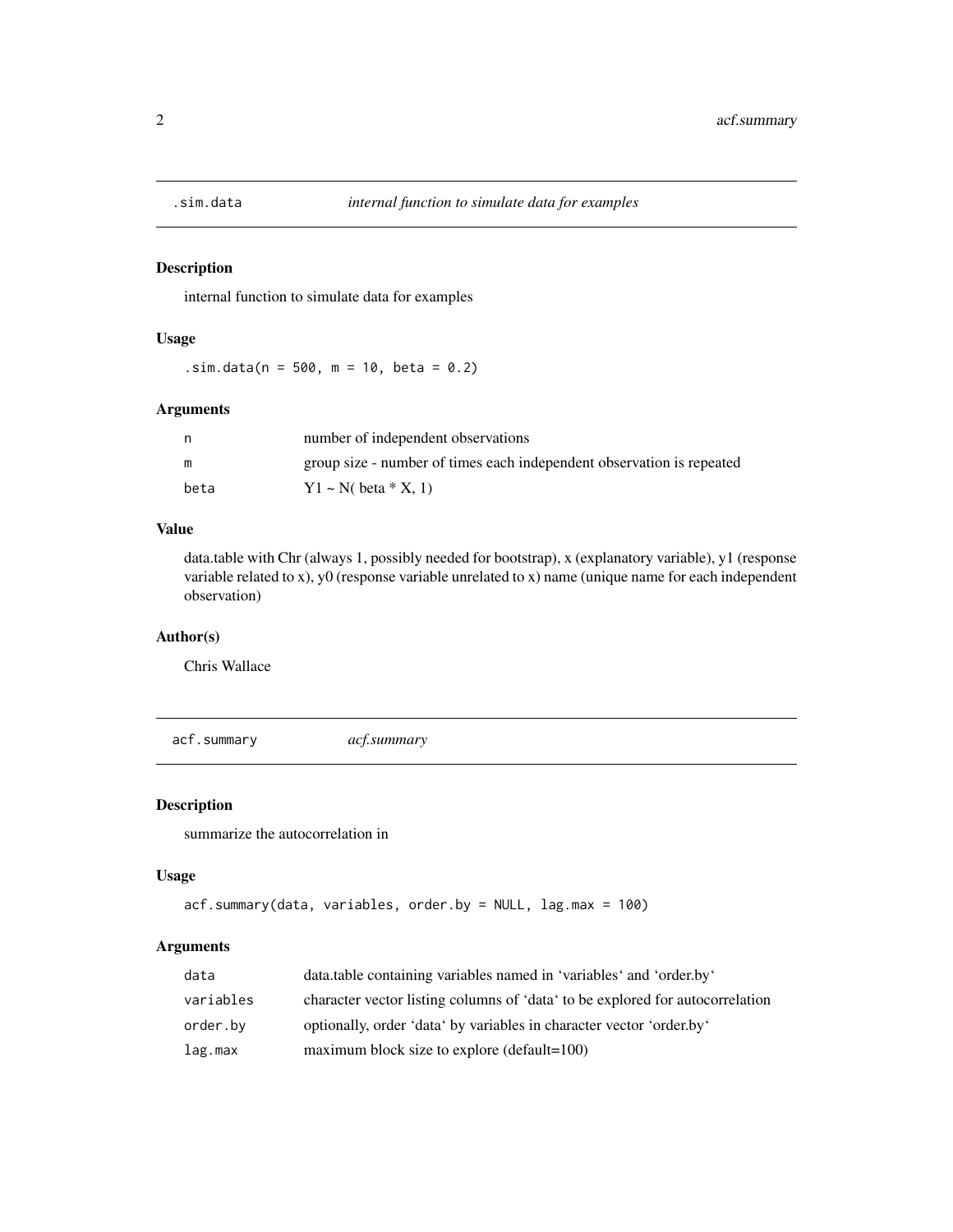#### <span id="page-2-0"></span>block.glm 3

#### Examples

```
## simulate data with 10 repeated observations in a row - ie there
## should be autocorrelation only within windows <= 10
library(data.table)
data <- genomic.autocorr:::.sim.data()
summ <- acf.summary(data,c("x","y0","y1"),lag.max=20)
## plot it
df <- melt(summ,c("lag","variable"),variable.name="acf")
par(mfrow=c(2,1))
matplot(matrix(df[acf=="full",]$value,ncol=3),
        main="full",
        pch=c("x","o","+"),
        type="b")
abline(h=0,lty=2)
legend("bottomright",
       c("x", "y0", "y1"),
       pch = "xo+", col = 1:3)
matplot(matrix(df[acf=="partial",]$value,ncol=3),
        main="partial",
        pch=c("x","o","+"),
        type="b")
abline(h=0,lty=2)
legend("bottomright",
       c("x","y0","y1"),
       pch = "xo+", col = 1:3)
```
block.glm *block.glm*

#### Description

Regression models for genomic data often assume there is independence between neighbouring genomic elements when, in reality, there is spatial dependence. This function implements a block bootstrap method for estimating correct variances of parameter estimates.

#### Usage

```
block.glm(f.lhs, f.rhs, data, order.by = NULL, strat.by = NULL,
 block.size = 20, B = 200, ...
```
#### Arguments

| f.lhs    | character vector, left hand side of a formula, the model(s) to be fit will be defined<br>by 'paste(f.lhs, f.rhs, sep=" $\sim$ ")' |
|----------|-----------------------------------------------------------------------------------------------------------------------------------|
| f.rhs    | character string, right hand side of a formula                                                                                    |
| data     | data.table containing the columns referred to in f.lhs and f.rhs                                                                  |
| order.by | if not 'NULL', the name of a column in 'data' on which it should be sorted                                                        |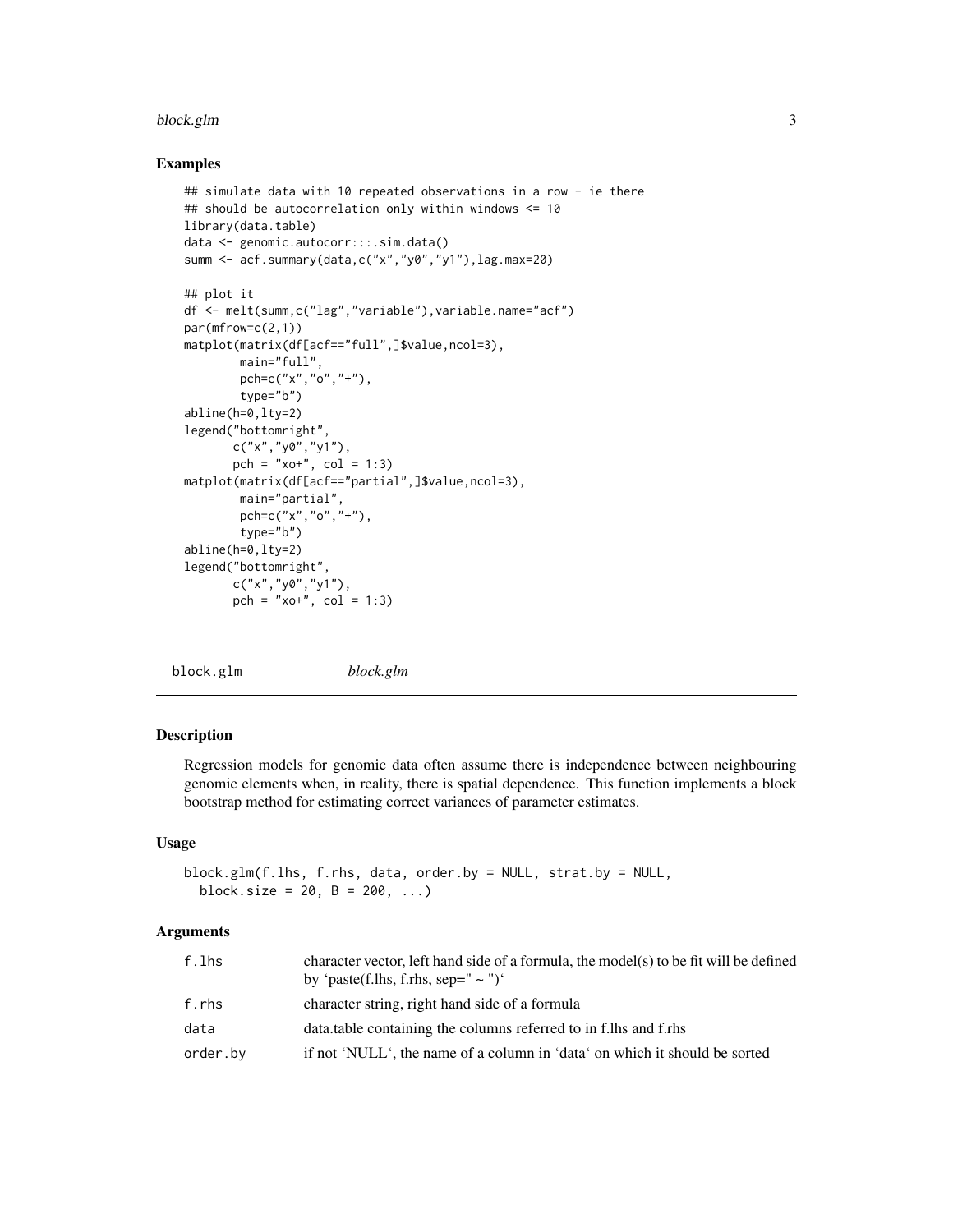| strat.by   | if not 'NULL', the name of a column in 'data' on which it should be stratified<br>before block sampling. Eg, if you are considering genomic data, you should<br>stratify by chromosome as there should be no spatial correlation between chro-<br>mosomes |
|------------|-----------------------------------------------------------------------------------------------------------------------------------------------------------------------------------------------------------------------------------------------------------|
| block.size | size of blocks of contiguous observations that will be sampled for bootstrap<br>estimation of variance of parameter estimates                                                                                                                             |
| B          | number of bootstrap estimates                                                                                                                                                                                                                             |
|            | other arguments passed to 'glm()' (eg 'family="binomial"')                                                                                                                                                                                                |
|            |                                                                                                                                                                                                                                                           |

#### Details

Note that this function uses 'mclapply' to parallelise the bootstrapping. Please set 'mc.cores' to something sensible, eg options(mc.cores=10) if you have 10 cores.

#### Value

data.table giving the estimated effect ("beta") of each item in f.rhs on each item in f.lhs, together with block bootstrap estimates of confidence interval (beta.025, beta.975) and standard error (se.beta) and the number of bootstraps on which those estimates are based.

#### Author(s)

Chris Wallace and Oliver Burren

#### Examples

```
## simulate data with 10 repeated observations in a row - ie there
## should be autocorrelation only within windows <= 10
library(data.table)
data <- genomic.autocorr:::.sim.data(beta=0.2)
## suppose we ignored the autocorrelation and look at the
## confidence interval for the effect of x on y1
r1<-summary(glm(y1 ~ x, data=data))$coefficients
r1
## if we know the block structure, as here, we can see the
## confidence interval is (inappropriately) much tighter than
## if we used just independent observations
r2 < -summary(glm(y1 ~ x, data=data[!duplicated(name),]))$coefficients
r2
## use block bootstrap - x should only have a significant effect
## on y1 and the confidence interval around its effect should be
## closer to r2, above
r <- block.glm(f.lhs=c("y0","y1"), f.rhs="x",data=data,block.size=20,B=200)
r
## compare the block bootstrap and model based confidence intervals for x on y1
results <- rbind(c(r1[2,1], r1[2,1]-1.96*r1[2,2], r1[2,1]+1.96*r1[2,2]),
```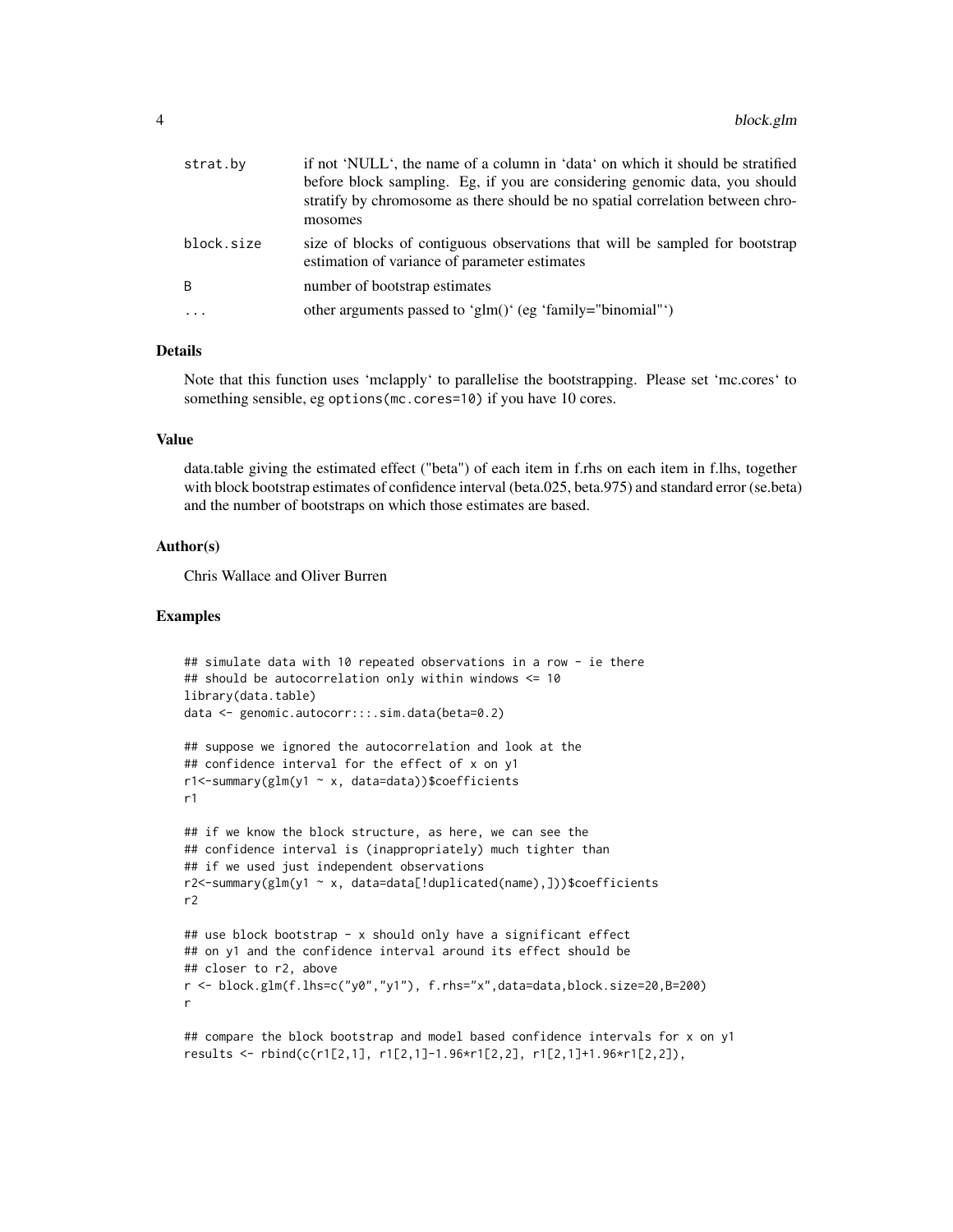#### block.glm 5

```
c(r2[2,1], r2[2,1]-1.96*r2[2,2], r2[2,1]+1.96*r2[2,2]),
as.numeric(r[4,.(beta,beta.025,beta.975)]))
dimnames(results) <- list(c("standard, ignore blocked","standard, independent obs","bootstrap"),
c("beta","LCI","UCI"))
results
with(as.data.frame(results), {
plot(1:nrow(results), beta,ylim=c(min(c(-0.01,LCI)),max(UCI)),axes=FALSE,xlab="Method",
main="Comparison of confidence intervals around coefficient estimates")
segments(x0=1:nrow(results),y0=LCI,y1=UCI)
abline(h=c(0,0.2),lty="dotted")
axis(1,1:nrow(results),rownames(results))
axis(2)
text(x=c(3,3),y=c(0,0.2),labels=c("null","true"),adj=c(1.1,0))
box()
})
```